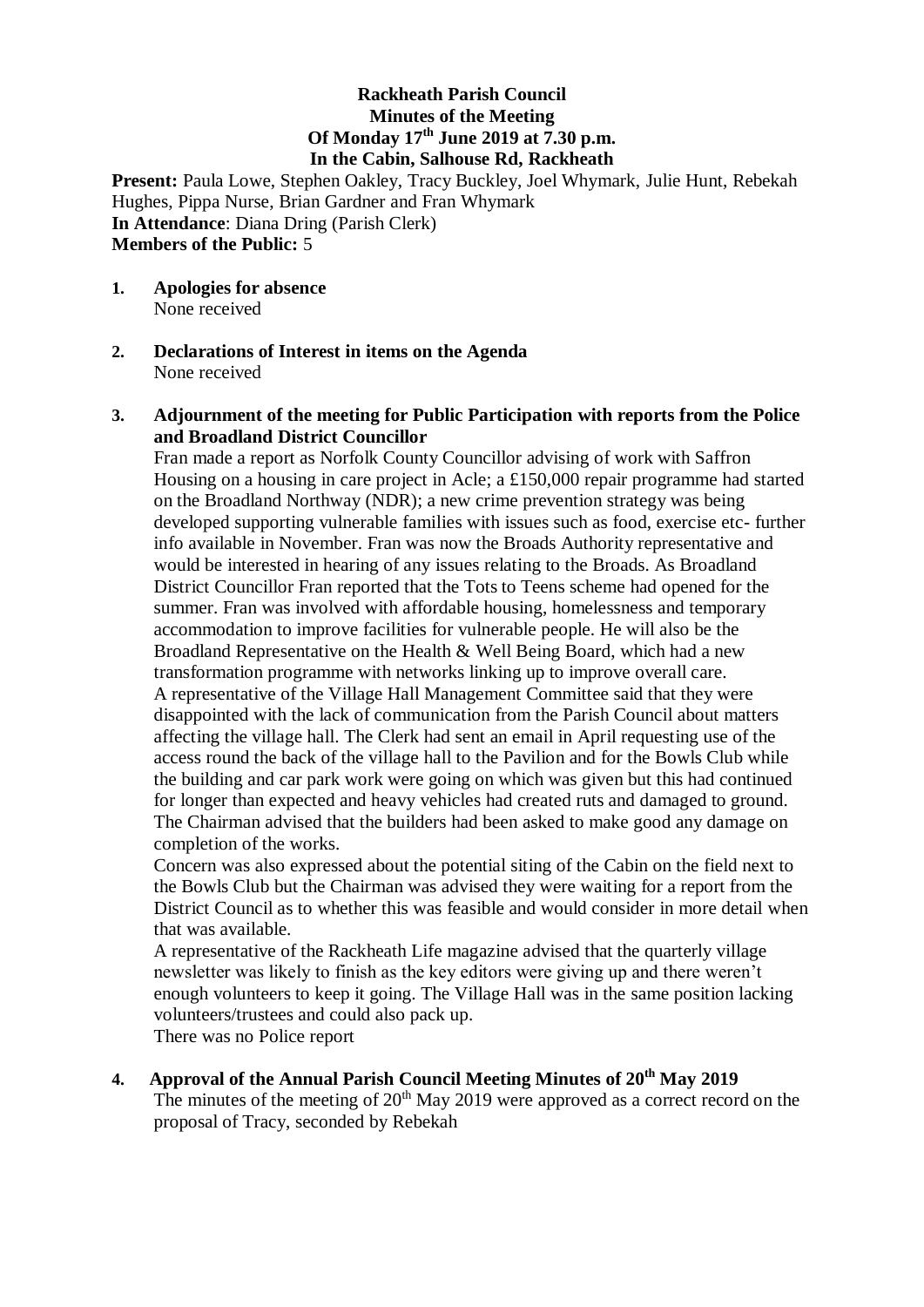**5. Report of any matters arising from the minutes not on the agenda and the Chairman's report**

No matters raised

**6. Receipt of the minutes of the Parks and Leisure Committee meeting of 13th May 2019 and to consider a report of the meeting of 10th June 2019 to include progress updates and recommendations concerning** 

The minutes of the Parks & Leisure Committee meeting of  $13<sup>th</sup>$  May 2019 were received by the Council on the proposal of Tracy, seconded by Joel.

## **i) Pavilion building progress, contract variations and costs**

Brian reported the outcome of a meeting with the Contractor held on  $14<sup>th</sup>$  June at which it was agreed the kitchen serving window would be replaced with openings that opened closer to 90 degrees further, the steel beams would be sealed them to make them look less obtrusive, air-conditioning units with remote control to be provided, door restrictors to be added and the patio area would be completed meeting building control/exit requirements. Internal works and the car park should be completed by  $21<sup>st</sup>$  June 2019 with the Project Manager attending on 24<sup>th</sup> June to check final snagging. Allowances for variation costs had been agreed and the final costs would be included in the valuation of 27<sup>th</sup> June 2019. The latest Contractor Valuation of work undertaken was noted along with recommendation for approval by the Committee and Project Manager. **ii) Opening Event**

It was noted that the Committee had decided to defer the Pavilion Opening Event to 20<sup>th</sup> July to provide more time to organise. A draft timetable had been drawn up.

# **iii) Any Other Matters**

On the proposal of Fran, seconded by Julie it was agreed to replace both sets of football goal posts at the playing field at approximate cost of £550 and to apply for a grant of up to 50% from the Football Association if there was enough time.

Thanks were given to the kind volunteer who had refurbished and installed three new benches in the Jubilee Park.

## **7. Response to Norfolk Homes query regarding the Parish Council's lighting preference for their housing development at Green Lane West**

Norfolk Homes Ltd were seeking to finalise statutory processes in association with the development asked the Parish Council wished to see street lighting installed with this development. Norfolk Homes emphasised that whilst Norfolk Homes Ltd would install any such lighting at cost, the Parish Council will be obliged to adopt, maintain and cover all costs of the lighting thereafter.

Pippa referred Members to Rackheath Neighbourhood policy HOU3 which specified lighting should be provided where necessary. Following discussion the Parish Council agreed they would not wish to have overhead lighting on the new development but would support low level lighting such as bollard lighting along the main thoroughfare and play areas, However the Parish Council would like to see a lighting specification for approval.

## **8. Approval of the Annual Audit of the Parish Council Accounts 2018/19 i) Annual Internal Auditors Report & Recommendations**

Members noted the Internal Auditor Report on page 3 of Annual Governance and Accountability Return and the comments made in her report. The Clerk explained that the full years receipt file had not been available for the Internal Auditor to inspect as it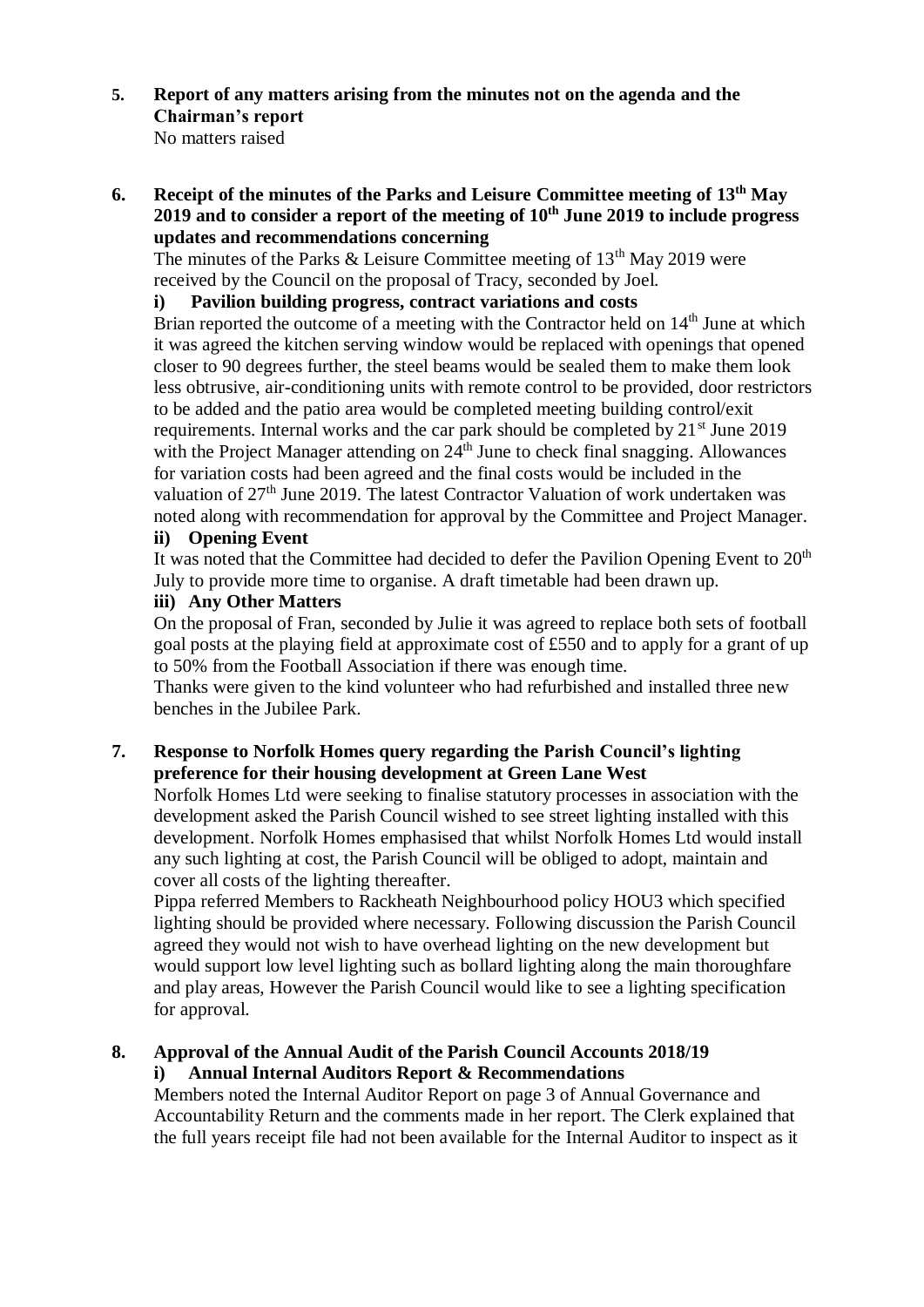had mistakenly been left in her office, but the Internal Auditor was satisfied with the evidence she had seen to verify the transactions.

#### **ii) Approval of the Annual Governance Statement in the 2018-19 Annual Governance Annual Return (AGAR) Statement of Accounts**

Members agreed to accounting statements one to eight on page 4 of the Annual Governance Statement, item nine was not applicable. The statement was approved on the proposal of Julie, seconded by Rebekah and duly signed by the Chairman and Parish Clerk.

## **iii) Approval of the Statement of Accounts in the 2018-19 AGAR**

Members noted the figures on page 5 of the Annual Governance and Accountability Return, approved the Accounting Statements on the proposal of Julie, seconded by Stephen and were duly signed by the Clerk and Chair.

## **9. Accounts**

### **i) Approval of Payments**

|                             | The following payments were approved on the proposal of Brian, seconded by Tracy; |             |
|-----------------------------|-----------------------------------------------------------------------------------|-------------|
| D Dring                     | May paid 31 May 2019                                                              | £815.58     |
| D Dring                     | Balance due £364.74 + $\exp$ £294.04                                              | £658.78     |
| <b>HMRC</b>                 | May PAYE & NI                                                                     | £529.18     |
| <b>Norfolk Pension Fund</b> | Pension contributions<br>May                                                      | £473.96     |
| Garden Guardian             | Grounds Maintenance – May charge                                                  | £1,759.00   |
| T Gill & Son                | Pavilion Building Work Invoice #6                                                 | £129,416.16 |
| Wave                        | Pavilion backdated water charges                                                  | £164.00     |
| <b>Barclays</b>             | <b>Bank Charge</b>                                                                | £60.01      |
| Scribe                      | Multi-license                                                                     | £84.90      |
| S & C Moore                 | <b>Internal Audit</b>                                                             | £150.00     |
| <b>CIM</b>                  | <b>JP</b> Noticeboard Perspex                                                     | £174.00     |
| <b>NPTS</b>                 | Induction Training for AT on 3 <sup>rd</sup> July                                 | £44.00      |
| Anne Tandy                  | Booking Admin Salary due 30 June 2019                                             | £175.00     |
| <b>BHIB</b>                 | PC Insurance (Approved May2019)                                                   | £768.20     |
|                             |                                                                                   |             |

## **ii) Monthly Bank Reconciliation to 31 May 2019 and budget update**

The bank reconciliation and budget update were noted. The bank reconciliation totalling £117,608.50 showed an error of five pence which was an overpayment to T Gill  $&$  Son and would be reconciled by an underpayment of this month's account.

## **10. Correspondence**

Broadland Tree Warden Network- latest Broadsheet newsletter

BDC – Invite to Join Community Clear Up Network - Free Equipment apply by 30 June  $\text{CPRE}$  - Rural Housing Conference – Dereham  $6^{\text{th}}$  September

BDC – Community Land Trust conference for parish councils July 18th – Fran attending Environment Agency - consultation: draft national flood and coastal erosion risk management strategy for England- runs to  $4<sup>th</sup>$  July

DAC Beechcroft, solicitors f/up bus shelter claim on behalf of BHIB insurance co. NPTS- Updates and Training lists

Cornerstone Planning –lighting preference query for Norfolk Homes housing site

## **11. Public Right to Reply- adjournment of meeting for public to comment**

A member of the public suggested asking if the Pavilion paint is graffiti proof. In response to a question about the change to the bus service Pippa confirmed it was due to start on  $7<sup>th</sup>$  July 2019. The issue of the flooding bus stop outside the village hall was raised and it was understood NCC had been asked to improve this bus stop.